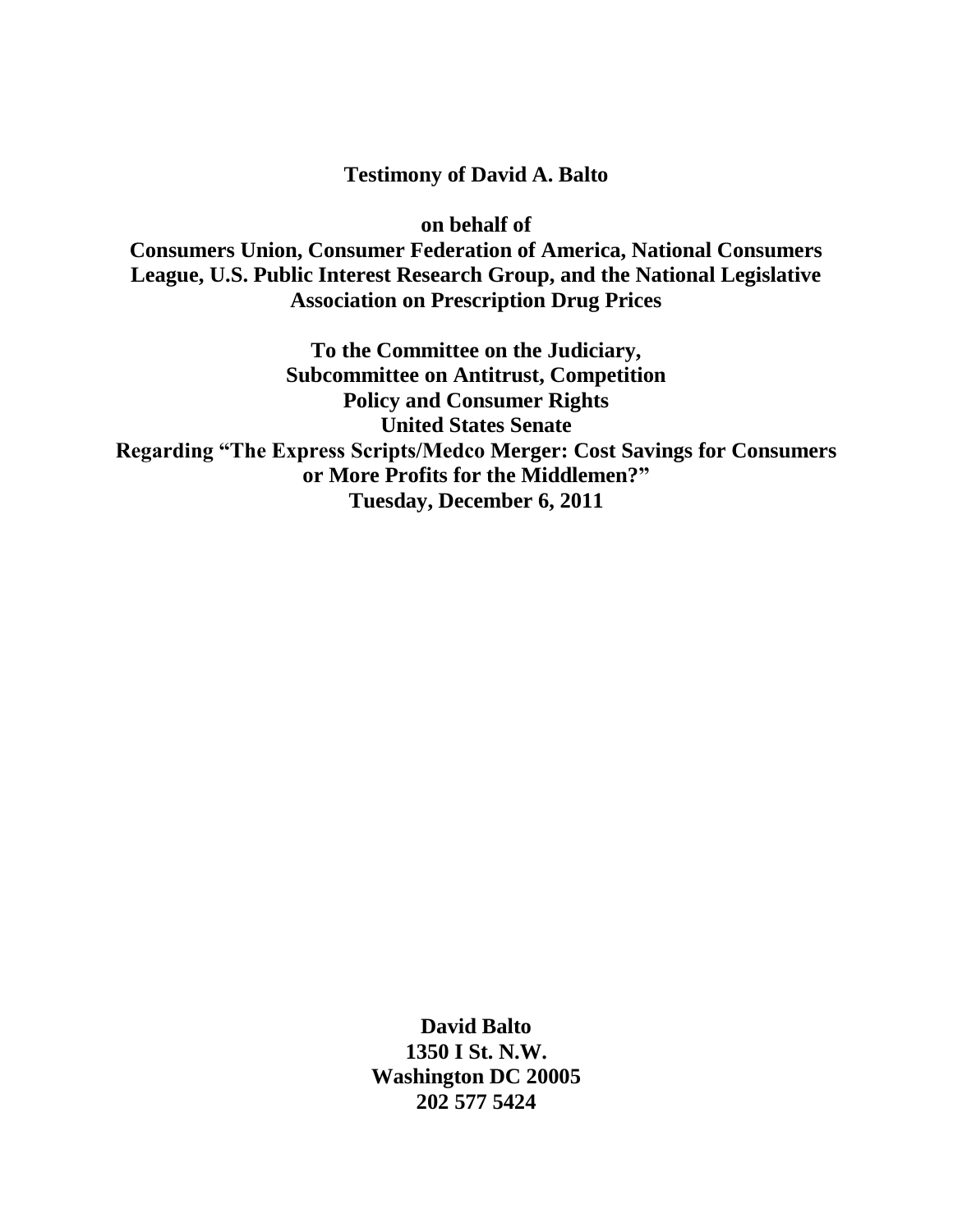#### **Testimony of David A. Balto**

## **on behalf of Consumers Union, Consumer Federation of America, National Consumers League, U.S. Public Interest Research Group, and the National Legislative Association on Prescription Drug Prices**

**To the Committee on the Judiciary, Subcommittee on Antitrust, Competition Policy and Consumer Rights United States Senate Regarding "The Express Scripts/Medco Merger: Cost Savings for Consumers or More Profits for the Middlemen?" Tuesday, December 6, 2011**

#### **Introduction**

 $\overline{a}$ 

 Mr. Chairman Kohl, Ranking Member Lee, and other distinguished members of the Senate Judiciary Committee, I want to thank you for giving me the opportunity today to speak about the severe competitive problems that may arise from Express Scripts' proposed acquisition of Medco Health Solutions. I am testifying today on behalf of the nation's leading consumer groups including Consumers Union, Consumer Federation of America, National Consumers League, U.S. Public Interest Research Group, and the National Legislative Association on Prescription Drug Prices. As detailed in my testimony, this merger of two of the three largest pharmacy benefit managers ("PBMs") raises serious competitive concerns and could potentially lead to significantly higher prices and diminished service for healthcare consumers.

My testimony today is based on my experience of over a quarter century as an antitrust practitioner, the majority of which was spent as a trial attorney in the Antitrust Division of the Department of Justice, and in several senior management positions, including Policy Director at the Federal Trade Commission's ("FTC") Bureau of Competition and attorney advisor to Chairman Robert Pitofsky. I helped bring some of the first antitrust cases against PBMs and have testified before Congress, regulators, and state legislatures over ten times on PBM competition.<sup>1</sup>

I am here with a simple message for this Committee. The loss of competition caused by this merger will make it more likely for Express Scripts to charge *more* for its services and to pass along *less* of the savings they obtain to their customers, the plan sponsors, ultimately harming the millions of consumers who need these services. Express Scripts and Medco are two of the three largest PBMs and the merger will create a dominant PBM with 155 million covered lives—70 million more covered lives than the next largest competitor—and over five times as

 $<sup>1</sup>$  In the present FTC investigation of this merger I represent a number of employers, unions, health plans,</sup> consumer advocacy groups, pharmacies, a PBM, and specialty pharmacy groups. (My testimony today solely reflects the views of the consumer groups I represent).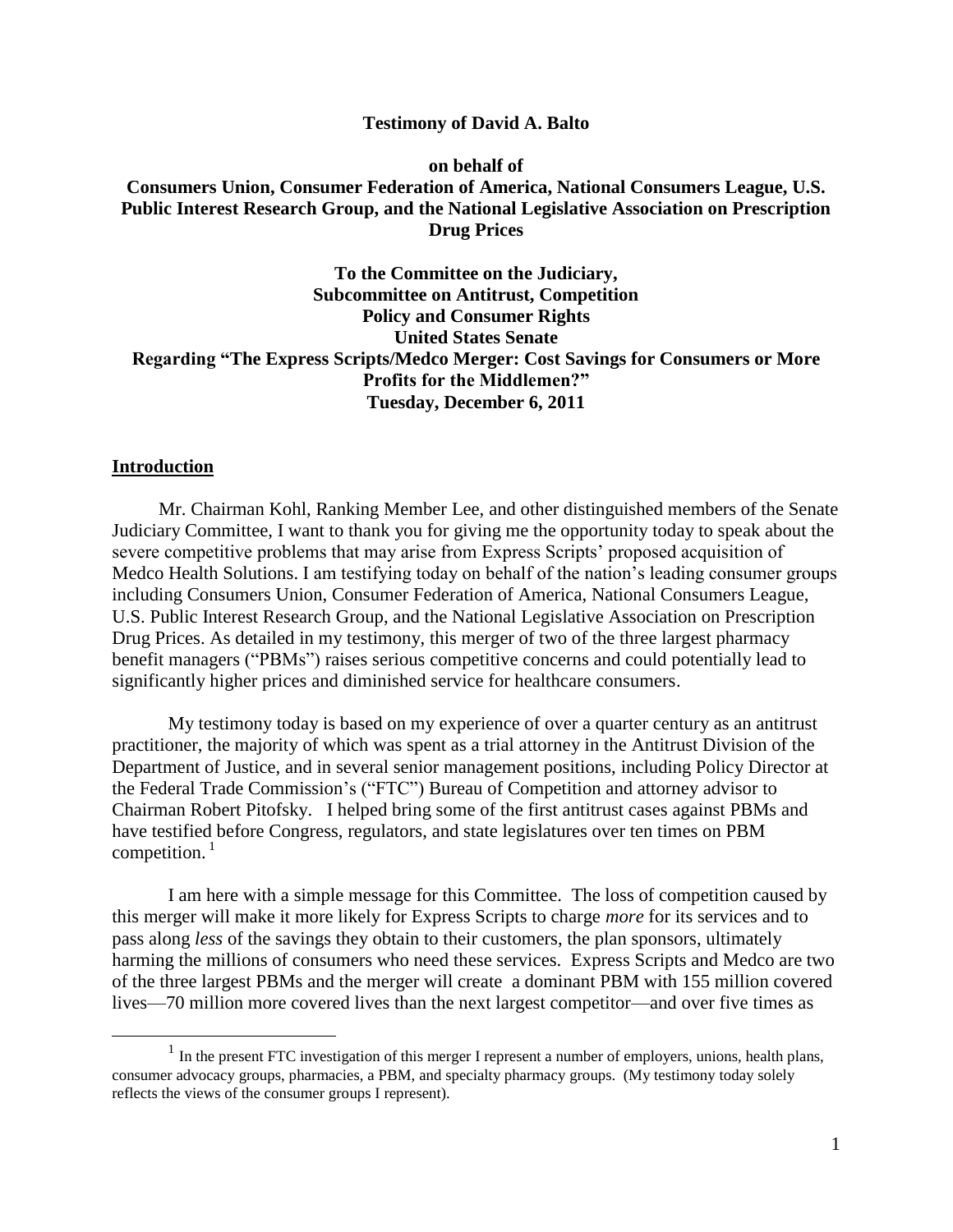large as the fourth largest firm. Express Scripts-Medco would alone control approximately 50 percent of the large plan sponsor market, 60 percent of all mail order prescriptions, and over 50 percent of the specialty pharmacy market. And although the merging parties assert various efficiencies as justification for this merger, these proffered efficiencies do not outweigh the anticompetitive effects and consumer harm that is likely to result from this transaction.

All consumers will suffer as service and access to their retail pharmacies declines and they are increasingly denied a choice and service. Express Scripts will have greater power to steer plan participants to its own captive mail order and specialty pharmacy operations, reducing choice for all plan participants and quality for many. <sup>2</sup> Additionally, Express Scripts will have a greater ability to drive down reimbursement to pharmacies *below competitive levels* resulting in diminished access to valuable pharmacy services, higher prices, and lost jobs.

The thousands of vulnerable consumers who need specialty drugs will be particularly harmed. These include the millions of patients suffering from diseases such as hemophilia, multiple sclerosis, Crohn's Disease, infertility, HIV/AIDS, and many forms of cancer. The merger will enable Express Scripts to increasingly force these patients to use only their specialty pharmacy and prevent consumers from using their trusted local specialty pharmacy. As these specialty patients are considerably more vulnerable and typically utilize rather complex and expensive treatments, and are more dependent on the services of their community pharmacist, increases in price and diminished service and choice will especially harm this group of consumers.

The Federal Trade Commission ("FTC") is thoroughly investigating this merger and should challenge it because it raises significant threats to competition. The anticompetitive effects and resulting consumer harms which I would like to emphasize include:

- Higher Prices and Reduced Service: This merger will reduce the number of major PBMs from three to two. The diminished competition in the PBM market will allow PBMs to charge plan sponsors more for their services, as well as reduce the quality or variety of their ancillary services. Both results would ultimately be felt by consumers in the form of higher cost health plans and drugs;
- Forcing Consumers into Mail Order/ Denying Patient Choice: With an increased incentive and ability to force consumers into their captive mail-order and specialty pharmacy operations, Express Scripts-Medco will prevent many consumers from using their pharmacy of choice. Some consumers favor the convenience and superb service of their community pharmacy and others prefer the convenience of one stop shopping at a supermarket pharmacy. Mail order fails to provide many consumers with the necessary level of service and counseling.
- Degrading Pharmacy Access and Service: Express Scripts-Medco will have the ability to drive reimbursement to pharmacies down below competitive levels. Cutting reimbursement to pharmacies which already operate on very minimal margins would force many pharmacies to respond by raising prices or cutting

<sup>&</sup>lt;sup>2</sup> Express Scripts and Medco have already force patients into their captive pharmacy operations leaving many consumers with complaints of reduced choice as well as poor service. Consumers can share these complaints on the "Share Your Story" page of www.PBMWatch.com.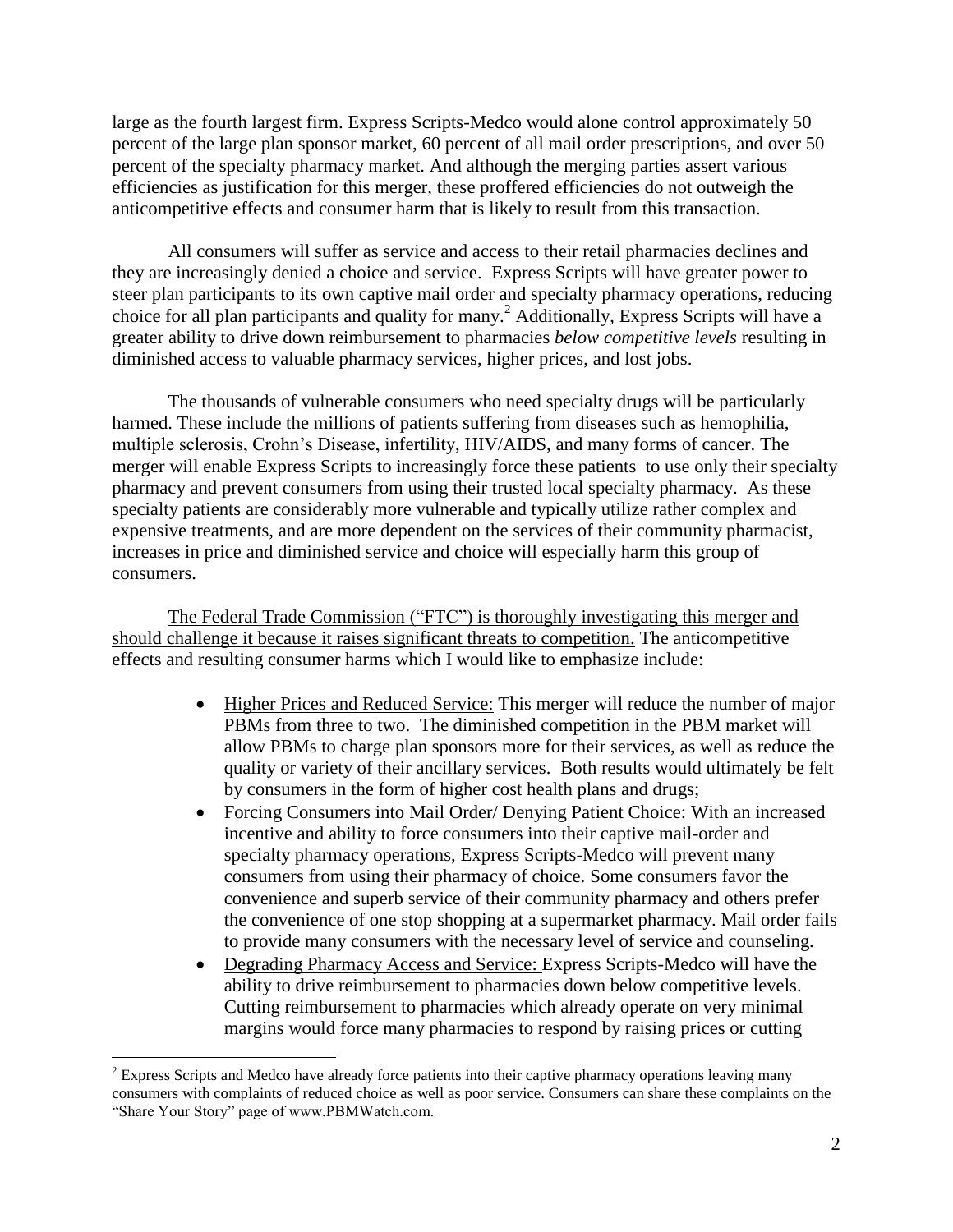back on hours, services, and employees. In the end, consumers would be harmed by less access, diminished service, and higher prices.

In addition to taking into account the potential harm to consumers that may result from this particular transaction, I call on the FTC to go beyond this merger and investigate the presence of anticompetitive conduct in the PBM market. The major PBMs' dominance is preserved through a series of exclusionary arrangements that diminish competition and harm consumers with decreased service and higher prices. Further competition and consumer protection enforcement action is necessary to prevent the substantial ongoing harm in this market. This subcommittee should call on the FTC to act.

#### **I. A Broken Market.**

 $\overline{a}$ 

PBMs are like other healthcare intermediaries that manage transactions by forming networks and transferring information and money. As a former antitrust enforcer I know that the fundamental elements for a competitive market are transparency, choice and a lack of conflicts of interest. This is especially true when dealing with health care intermediaries such as PBMs and health insurers where information may be difficult to access, there are agency relationships and securing adequate information may be difficult.

Why are choice, transparency, and a lack of conflicts of interest important? It should seem obvious. Consumers need meaningful alternatives to force competitors to vie for their loyalty by offering fair prices and better services. Transparency is necessary for consumers to evaluate products carefully, to make informed choices, and to secure the full range of services they desire.<sup>3</sup> In both of these respects the PBM market is fragile at best. There is certainly a lack of choice especially for those plans that are dependent on the top tier big three PBMs (Medco, Express Scripts and CVS Caremark). And PBM operations are very obscure and a lack of transparency makes it difficult for plans including government buyers to make sure they are getting the benefits they deserve.

When dealing with intermediaries, it is particularly critical that there are no conflicts of interest. A PBM is fundamentally acting as a fiduciary to the plan it serves. The service a PBM provides is that of being an "honest broker" bargaining to secure the lowest price for drugs and drug dispensing services. When a PBM has an ownership interest in a drug company or has its own mail order or specialty pharmacy dispensing operations, it is effectively serving two masters and may no longer be an "honest broker."

Finally, where these factors – choice, transparency and lack of conflicts of interest are absent – often regulation is necessary to fill the gap. And Congress has enacted some regulation that provides a degree of transparency under the Affordable Care Act. But unlike other aspects of the healthcare delivery system, PBMs remain basically unregulated.

<sup>3</sup> Leading consumer groups have come out in support of legislation requiring greater transparency of PBMs. *See*  Consumer Federation of America, U.S. PIRG, and NLARx letter to Congresswoman Nancy Pelosi in support of Representative Weiner's amendment to H.R. 3200, requiring transparency by PBMs who contract with health plans in the national insurance exchange or with public plans (August 20, 2009).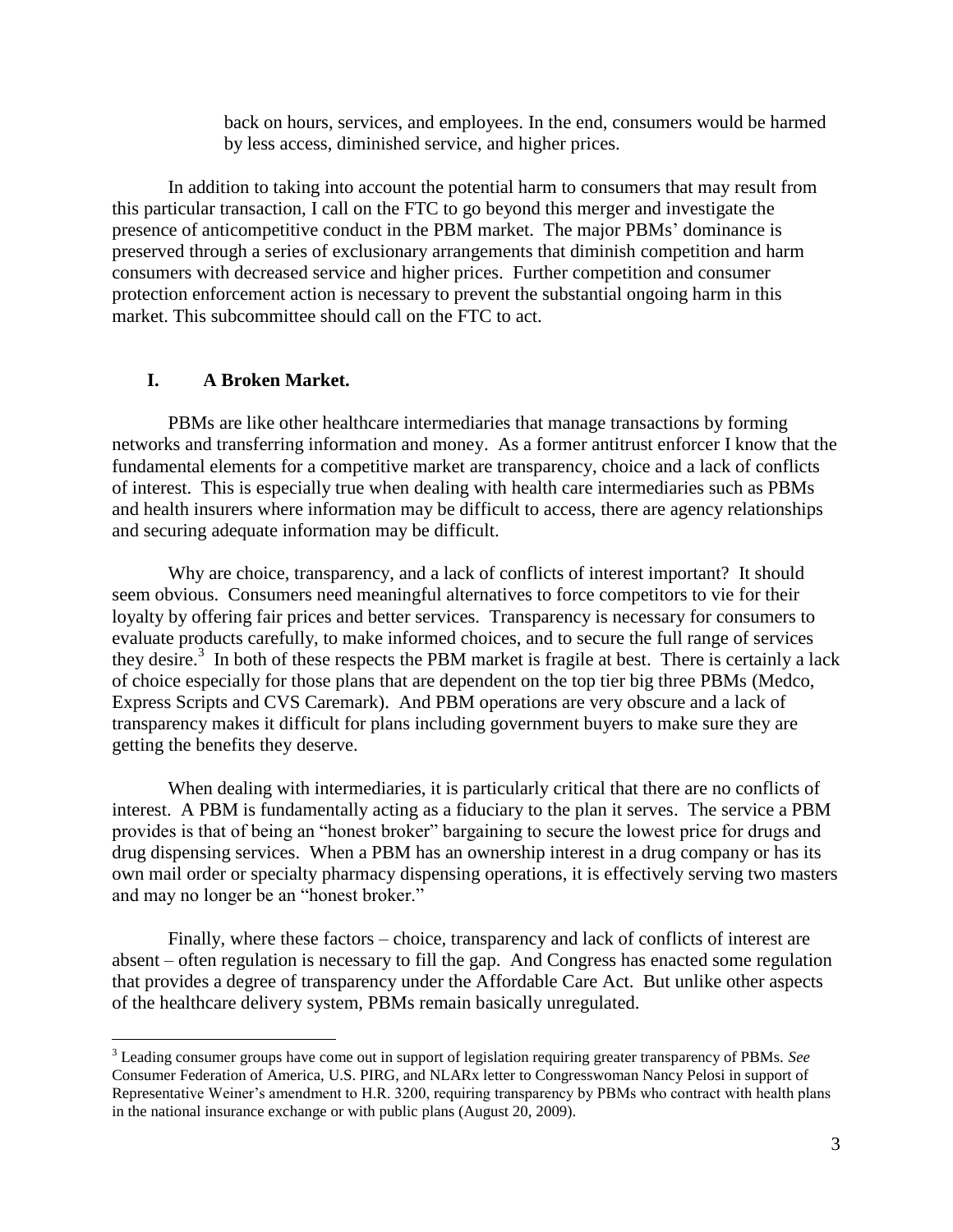What is the result of this dysfunctional market? PBMs entered the health care market as ―honest brokers‖ or intermediaries between heath care entities. However, the role of the PBM has evolved over time and increasingly PBMs are able to "play the spread" – by not fully sharing the savings they secure. As a result PBM profits have skyrocketed. From 2003 to 2010, the three largest PBMs—Medco, CVS Caremark and Express Scripts— have seen their profits increase by almost 600% from \$900 million to almost \$6 billion (see Figure-1).



#### **Figure-1**

Facing weak transparency standards, the big three PBMs frequently engage in a wide range of deceptive and anticompetitive conduct that ultimately harms and denies benefits to consumers. Some PBMs secure rebates and kickbacks in exchange for exclusivity arrangements that may keep lower priced drugs off the market. PBMs may switch patients from prescribed drugs to an often more expensive drug to take advantage of rebates that the PBM receives from drug manufacturers. In addition, PBMs derive enormous profits from the ability to "play the spread" between pharmaceutical manufacturers, pharmacies, and health care plans. In the past 6 years alone, a coalition of over 30 state attorneys general have brought several cases attacking unfair, fraudulent and deceptive conduct. Between 2004 and 2008, the three major PBMs have been the subject of six major federal or multidistrict cases over allegations of fraud; misrepresentation to plan sponsors, patients, and providers; unjust enrichment through secret kickback schemes; and failure to meet ethical and safety standards. These cases resulted in over \$371.9 million in damages to states, plans, and patients so far.

There are three very important lessons here: (1) the fundamental elements of a well functioning market are absent; (2) plans and consumers have already suffered substantial harm from deception, fraud and other egregious practices: and (3) we should be skeptical of claims of cost savings in an environment where profits are skyrocketing.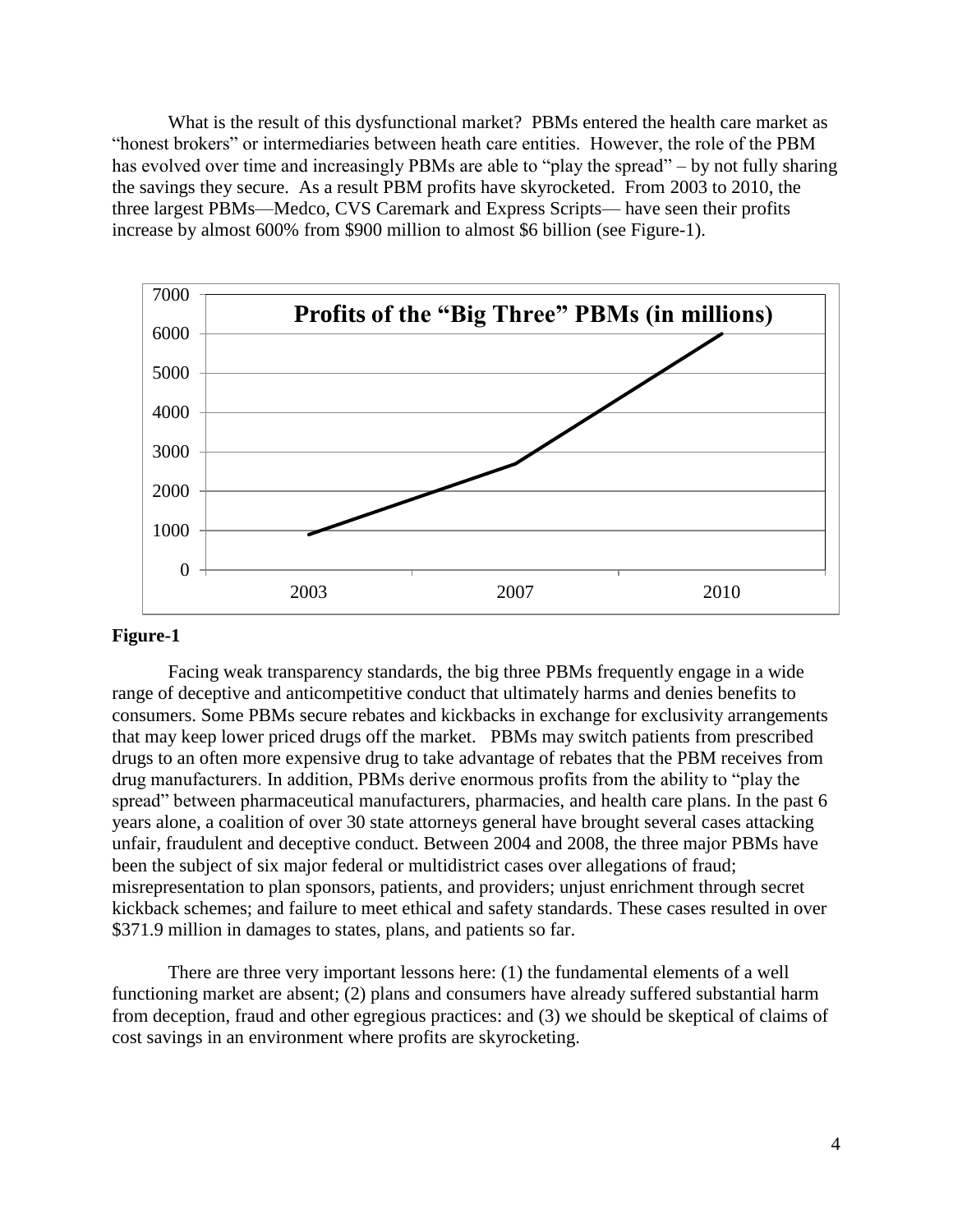# **II. Health Plan Sponsors and Ultimately, Consumers Will Be Harmed by the Merger**

Everyone acknowledges there is currently a top tier of PBMs that are the core to competition in the market. The key to PBM operations is exploiting the economies of scale they secure through size. If this merger is not challenged Express Scripts would become phenomenally larger than the remaining PBMs – it will have 155 million covered lives, over 70 million more than the next biggest PBM, CVS/Caremark. The second tier PBMs are far smaller (see Figure-2).



## **Figure- 2**

 $\overline{a}$ 

CVS Caremark, Express Scripts, and Medco make up this top tier and serve a majority of the largest plan sponsors. In fact, over 40 of the "Fortune 50" largest corporations rely on these big three for PBM services. A significant number of employers, unions and health plans view the three major PBMs as their only viable options. Therefore, when one of the major PBMs loses a large contract it is almost always picked up by another of the three. Since the Caremark/Advance PCS merger, there is no evidence that second tier PBMs have taken market share from the big three. Tom Dressler, a board member for the California Public Employees' Retirement System (Calpers), the country's largest pension fund, spoke to this dependence and said, **""You can count the PBMs that can serve the organizations of this size on a couple of fingers, maybe three," and they frequently are subject to lawsuits and investigations."**<sup>4</sup>

<sup>&</sup>lt;sup>4</sup> Brin, Dinah. "CVS, Seeking Calpers Pact, Faces Trial Over Past Work for Fund." *The Wall Street Journal*, (May 18, 2011). *Available at* [http://online.wsj.com/article/BT-CO-20110518-711687.html.](http://online.wsj.com/article/BT-CO-20110518-711687.html)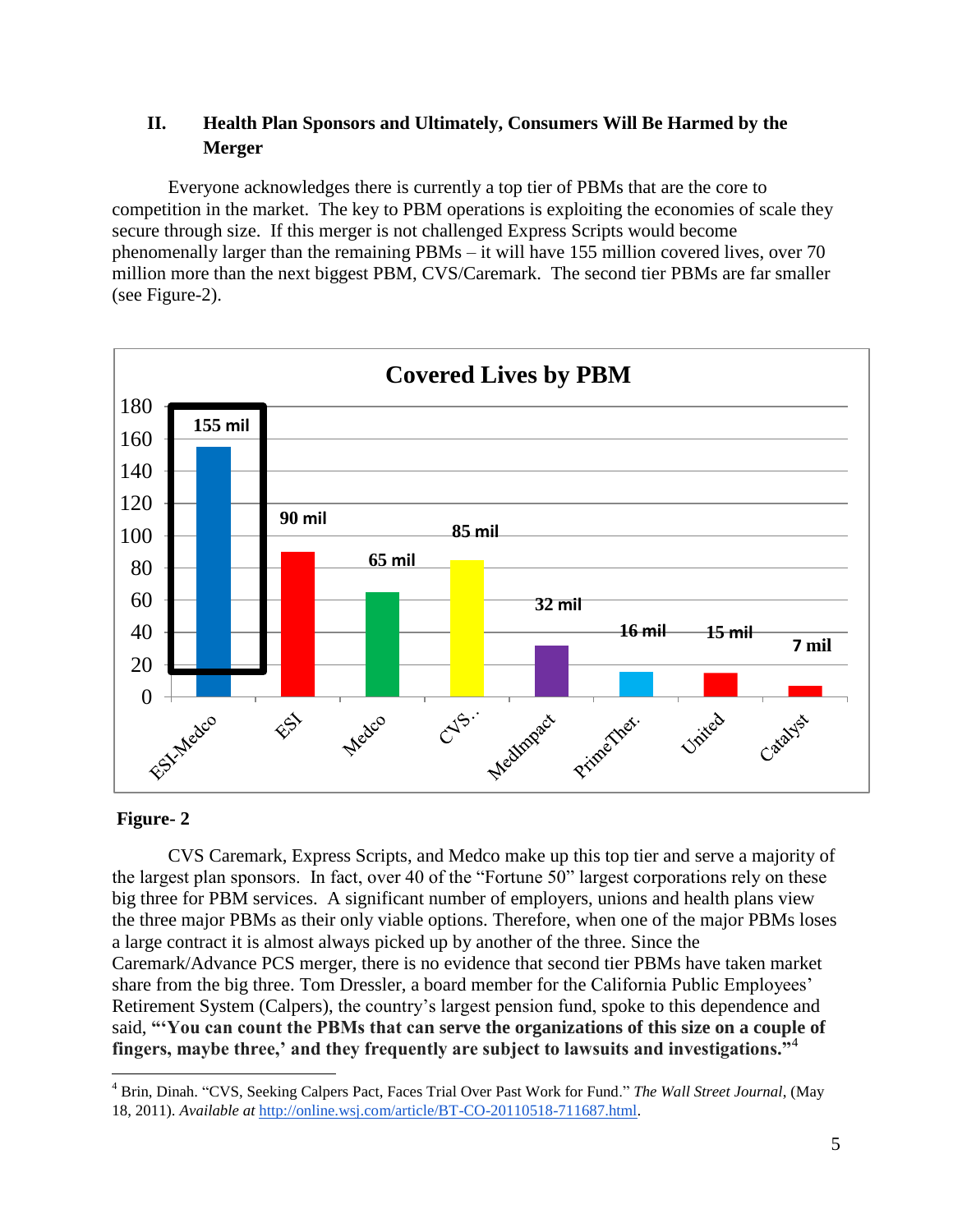For those plan sponsors that depend on the big three PBMs, this merger would reduce the number of viable alternatives from three to two—a significant loss of competition. While some will claim that the second tier will serve as a sufficient price constraint on the remaining two PBMs, this assertion is misguided. As concluded by the American Antitrust Institute on this point,

> The three national full service PBMs already have significant cost advantages from economies of scale and from vertical integration in mail order and specialty pharmacy distribution. When faced with these difficult entry and expansion barriers, the remaining second tier PBMs cannot adequately constrain potential anticompetitive conduct because of their smaller size, geographic limitations, lack of buyer power, and, in some cases, perceived conflicts regarding their corporate affiliation with large plan sponsors.<sup>5</sup>

There are seven main distinctions that prevent the second-tier PBMs from effectively constraining the big three, including:

- Reduced Purchasing Power: Because of their size, smaller PBMs wield less negotiating power with drug manufacturers than the big three. The second tier is therefore unable to secure comparable levels of rebates and to effectively compete on price.
- Less Control of Pharmacy Reimbursement: Second-tier PBMs also have less negotiating power with retail pharmacies and are to secure as low reimbursement rates as the big three.
- Mail Order: Second tier PBMs generally do not have their own mail-order pharmacy operations and if they do, their operations function at a higher cost.
- Specialty Pharmacies: Unlike Express Scripts and Medco who operate the two largest specialty pharmacy businesses, respectively, Curascript and Accredo, second-tier PBMs typically do not have in-house specialty pharmacy operations.
- Claims Processing: Second-tier PBMs generally have much less capacity for claims processing.
- Clinical Management Services: The big three PBMs compete on several services, among them the management of the utilization of covered medications by balancing clinical effectiveness with costs; providing clinical cost containment programs for large plan sponsors; and providing sophisticated service innovations and clinical tools aimed to encourage the best clinical outcomes for patients. These services are most effective when supported by a large number of

The dependence on the three national PBMs is also highlighted by the California Public Employees' Retirement System's (CalPERS) recent decision to sign a contract with CVS Caremark, despite allegations that the PBM had defrauded the pension fund. Lifsher, Marc. "CalPERS Signs Pharmacy Benefits Deal with CVS Caremark." Los *Angeles Times* (June 21, 2011).

 $<sup>5</sup>$  American Antitrust Institute. Letter to Chairman Leibowitz regarding the Proposed Merger of Express Scripts, Inc.</sup> and Medco Health Solutions (November 30, 2011).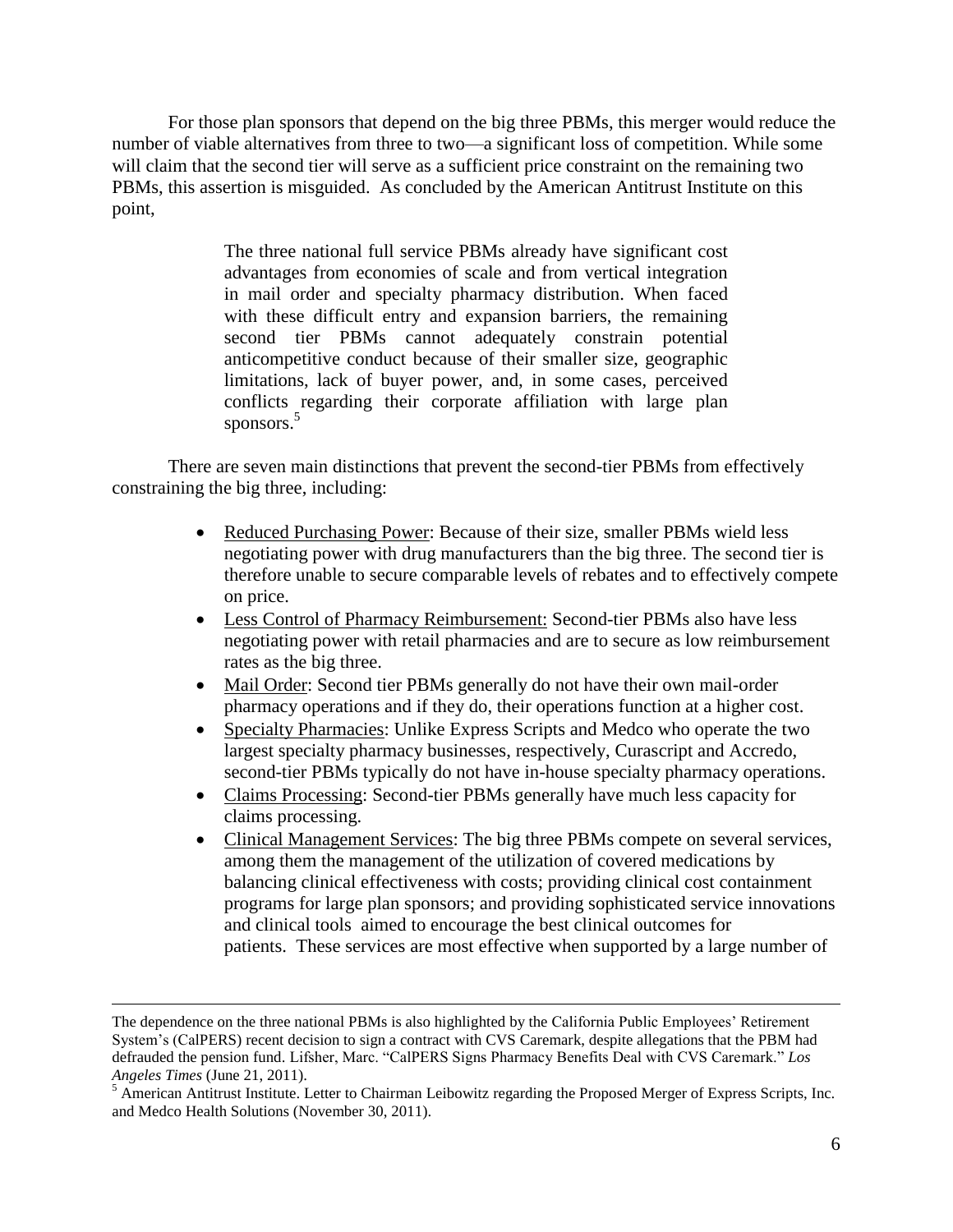covered lives. Second-tier PBMs generally lack the resources or scale to offer these services.

• Reputation: Because of the cost and complexity of the relationship, health plans simply cannot afford to risk contracting with a PBM that may lack the capacity or experience to manage an account of their size. Accordingly, health plans often rely extensively on reputation and reference accounts of a certain size when making PBM contracting decision. Thus, second-tier PBMs often find themselves in a catch-22, needing more large contracts in order to prove their capacity to earn more contracts.

Under the antitrust laws, firms are included in a relevant market to the extent they constrain the ability of the merged firm to raise prices. Just because some firms provide similar services does not mean they are all included in the relevant market. As the courts have observed ―the mere fact that a firm may be termed a competitor in the overall marketplace does not necessarily require that it be included in the relevant product market for antitrust purposes."<sup>6</sup>

Not only does the second tier fail to serve as an effective constraint on the big three PBMs as of now, but the proposed merger will exacerbate the gap between tiers and make it even more difficult for these smaller PBMS to compete.

For plan sponsors that depend upon the big three PBMs, this merger is a consolidation from three firms to two. The effects of the merger, therefore, would significantly harm large purchasers of PBM services and ultimately, their plan participants—the ultimate consumers—in three ways.

First, the market will immediately lose a major competitor. Medco's presence directly constrains the ability of Express Scripts and CVS/Caremark to raise prices, eliminate services, or mismanage the handling of beneficiaries' pharmaceutical benefit services.

Second, the merged entity will inherit a dominant market position. This may result in an increase in price or degradation of services. The services that PBMs provide plan sponsors are often overlooked in the discussion of this merger, but are very important, and are the direct result of head-to-head competition among the big three. Following the merger, there will be less need for competition, and less incentive for the merged firm to continue offering as many ancillary services.

Third, the big three already impose exclusive networks on plan sponsors, and require them to fulfill mail order and specialty services through their own subsidiaries. The merged entity will have even more incentive, and even more power, to engage in this exclusionary conduct. Plan sponsors may soon see their choices limited by Express Scripts/Medco, and find themselves with little recourse.

<sup>&</sup>lt;sup>6</sup> Federal Trade Commission v. Cardinal Health, Inc., 12 F.Supp.2d 34, 45 (D.D.C. 1998). (Quoting Federal Trade Commission v. Staples, Inc., 970 F. Supp. 1066, 1075-1076 (D.D.C. 1997)).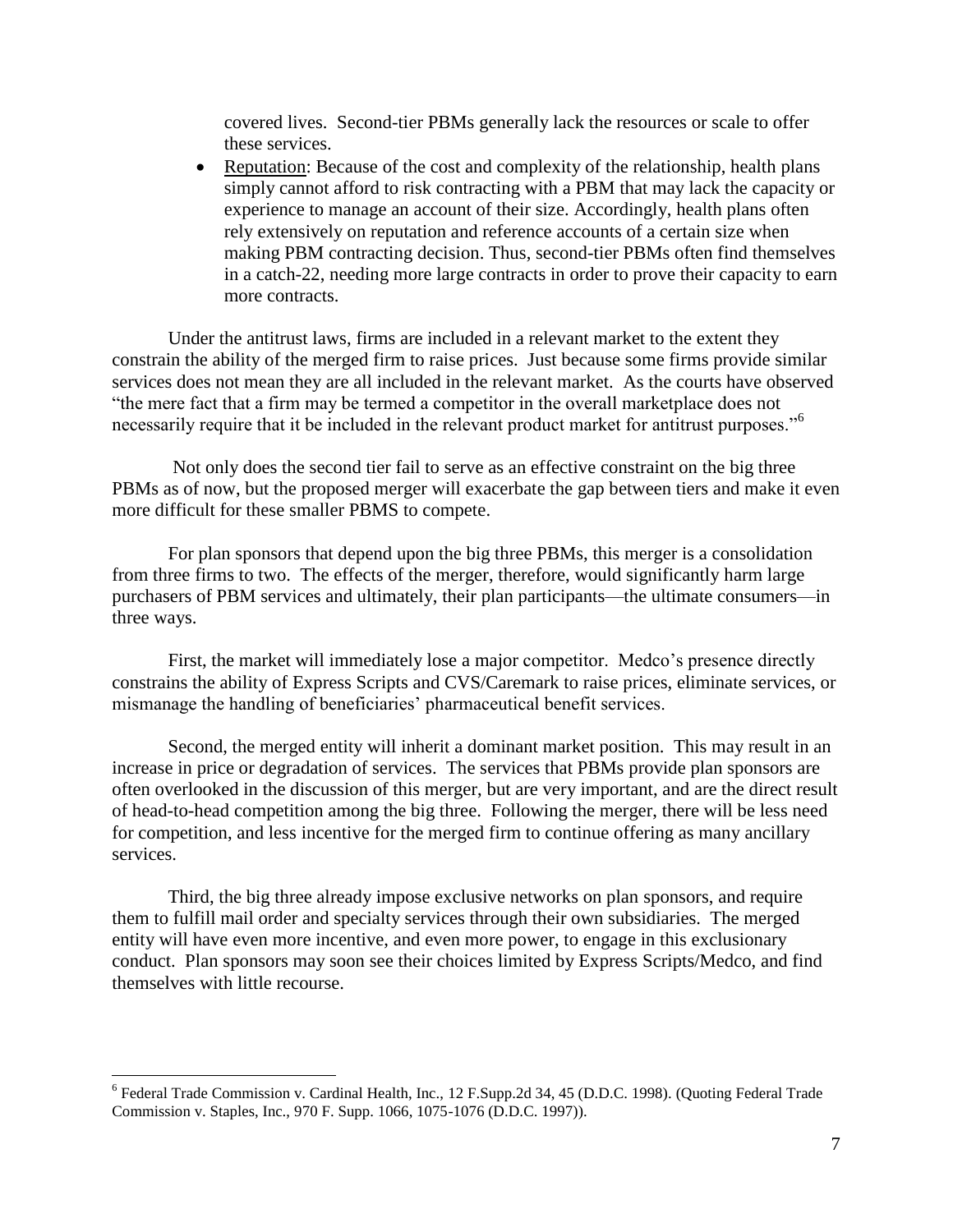#### **III. Pharmacy Access and Service Will Be Harmed**

 $\overline{a}$ 

The proposed merger will harm consumers by increasing the ability for Express Scripts to force patients into their captive drug distribution operations, and exercise monopsony market power over retail pharmacies.<sup>7</sup> The three major PBMs have strong incentives to make customers use their wholly-owned mail order pharmacy operations. Accordingly, the major PBMs often restrict network options to drive consumers to their operations.

An Express Scripts-Medco will control over 40 percent of prescription drug volume.<sup>8</sup> With increased dominance in both the PBM and mail-order spheres, the merged firm will be better positioned to restrict patient choice in pharmacy and force consumers into mail-order. Mail-order may be more costly, may result in significant waste, and fails to provide the level of convenience and counseling that many consumers require. Consumers may have existing relationships with a community pharmacy and may not wish to leave the pharmacist they know and trust to be served by a mail order robot. Others simply enjoy the ability to one-stop-shop and prefer the convenience of their supermarket pharmacy. The bottom line is that patients have a whole array of preferences when it comes to pharmacy care and consumers are left worse-off when they are unable to choose the level of service they desire.

This merger will also harm consumers as it would allow the remaining two national PBMs to shrink the number of community pharmacies. By lowering reimbursement to community pharmacies, the big three PBMs already make it difficult for these high-value health

 $\frac{7}{10}$  Courts and enforcement agencies recognize the consumer harm that may result from granting or enlarging monopsony power. *See, e.g.* North Jackson Pharmacy Inc. vs. Caremark Rx, Inc. 385 F. Supp. 2d 740, 749 (N.D. Ill. 2005) (explaining "The exercise of [monopsony] power causes competitive harm because the monopsonist or the group will shift some purchases to a less efficient source, supply too little output to the downstream market, or do both."); United States v. UnitedHealth Group Inc. and PacifiCare Health Systems Inc. Case No. 1:05CV02436 (D.D.C. 2006) (holding that the merger of two health insurance companies would result in anticompetitive in the purchase of physician services. The Department of Justice's Competitive Impact Statement alleged "Since physicians have a limited ability to encourage patient switching, the merger will significantly increase the number of physicians in Tucson and Boulder who are unable to reject United's demands for more adverse contract terms. Thus, the acquisition will give United the ability to unduly depress physician reimbursement rates in Tucson and Boulder, likely leading to a reduction in quantity or degradation in the quality of physician services.‖). Current scholarship also supports the notion that monopsony power poses potential harm to consumers. For instance, former Assistant Director at the Federal Trade Commission John B. Kirkwood's most recent article concludes that antitrust policymakers should recalibrate their analysis of monopsony in merger review, and argues they should "protect" small, competitive sellers from monopsonistic exploitation." Kirkwood also distinguishes the FTC's statements regarding the Caremark and Advance PCS merger, challenging the idea that an increase in buying power is a countervailing benefit, and not a presumptively anticompetitive effect. Kirkwood explains that the idea of increased buying power constituting a procompetitive benefit only applies when the result is a bilateral monopoly, and requires three assumptions: the selling entity has market power, transactions costs prevent parties from reaching efficient outcomes otherwise, and monopsonists can increase supply through demand, which will have a collateral procompetitive impact on price. However, when these assumptions are not met, the benefit of increased buying power is lost. In this case, there is no pharmacy side monopoly power, or reason to believe that the monopsonists will increase supply through demand, since patients and not PBMs provide the supply (and in fact the demand is likely to decrease, since ESI will channel more sales through their own captive mail-order pharmacy. *See* John B. Kirkwood, Buyer Power and Merger Policy, at 57-60, *available at* [http://ssrn.com/abstract=1809985.](http://ssrn.com/abstract=1809985) <sup>8</sup> Letter from Senator Harkin to Jon Leibowitz regarding the proposed Express Scripts, Medco merger (October 17, 2011).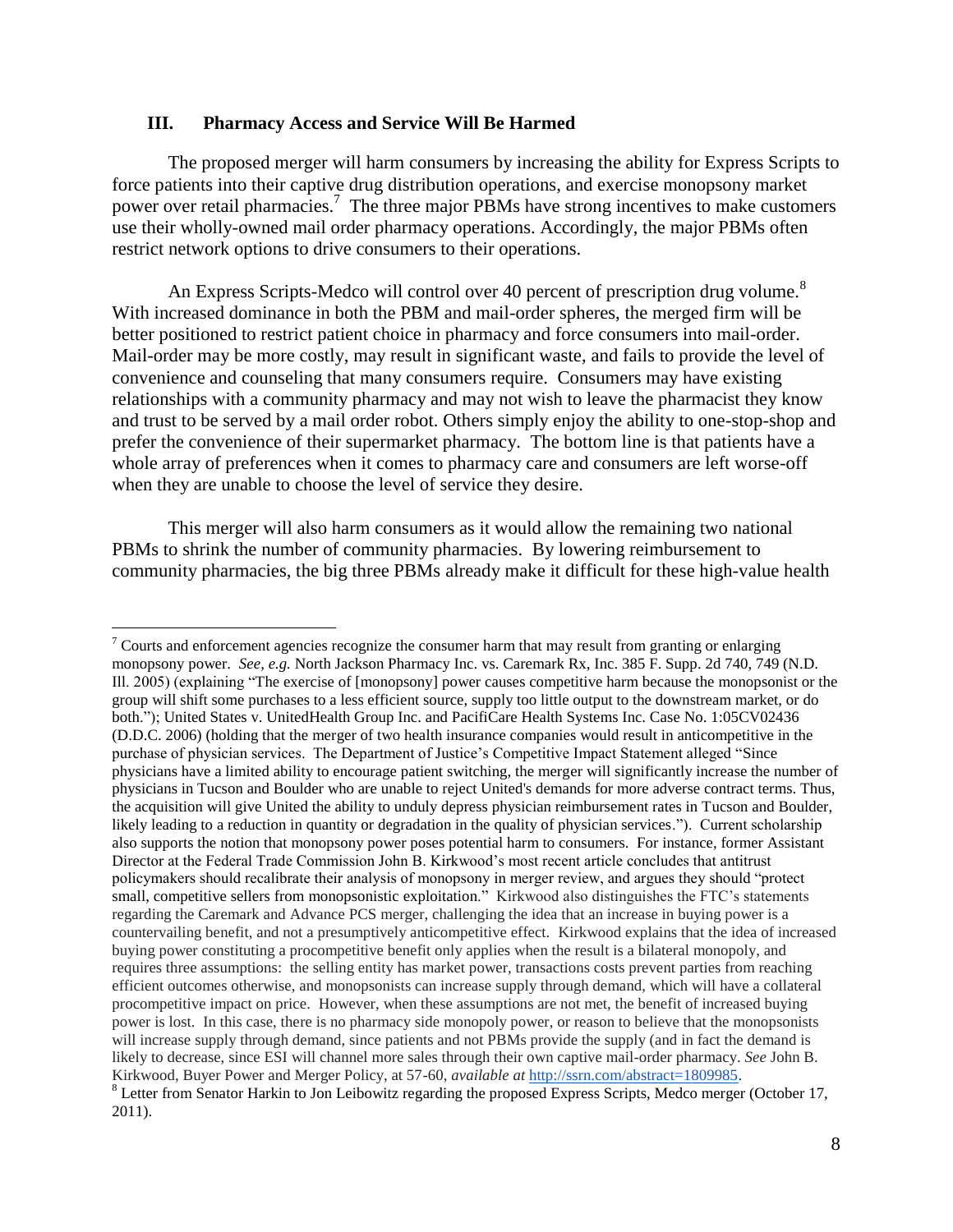care providers to survive. The transaction would exacerbate this trend, and result in community pharmacies lessening their services or, worse – closing their doors.

Express Scripts and Medco portray this as a benefit of the merger. They claim they are lowering consumer prices by allowing them to pay less for drugs. But does this argument hold water? First, the PBMs skyrocketing profits suggests that the benefits from restricted networks may not benefit consumers, but rather, the PBMs themselves. Second, reduced reimbursement is not necessarily good for consumers, especially in healthcare markets. When monopsony power forces healthcare providers to accept less money for services, it is likely that the consumer will suffer through a lessening of quality of service. As the Third Circuit explained in a case alleging that an insurer (Highmark) reduced reimbursement to a hospital (West Penn). The insurer argued that there was no problem because lower reimbursement would lead to lower premiums, but the Court rejected the argument:

> [E]ven if it were true that paying West Penn depressed rates enabled Highmark to offer lower premiums, it is far from clear that this would have benefitted consumers, because the premium reductions would have been achieved only by taking action that tends to diminish the quality and availability of hospital services.<sup>9</sup>

The market power resulting from the proposed merger will harm consumers as it will allow the remaining two PBMs to decrease compensation to retail pharmacies below competitive levels. Why should consumers care? Because their community pharmacist is the most trusted professional they deal with. Because retail pharmacies provide consumers with valuable clinical services and counseling, often free of charge. Because some pharmacies, especially supermarket pharmacies, offer drugs at lower prices than the PBMs, such as through \$4/month generic programs. Anticompetitive cuts to reimbursement jeopardize these types of programs that consumers highly value. As retail pharmacies are already economically efficient and operate on very minimal margins, these cuts to pharmacy reimbursement would, in the end, likely result in harm to consumers.

## **IV. Specialty Pharmacy Patients Will Face Reduced Service and Higher Costs**

The anticompetitive impact of this merger on prices, service, and consumer choice are particularly profound for the thousands of patients suffering from hemophilia, HIV/AIDS, Crohn's Disease, multiple sclerosis, hepatitis, infertility, and many form of cancer, who require specialty pharmaceuticals. This merger would combine the two largest specialty pharmacy businesses, Express Scripts' Curascript and Medco's Accredo, giving the joint company a 52 percent share of this market (see Figure-3). This incredible consolidation of the specialty market is of particular concern given the fact that specialty drugs are expected to be the single greatest cost-driver in pharmaceutical spending over the next decade. The cost of specialty drugs is rising rapidly—increasing by 19.6 percent in 2010 and expected to reach as high as 27.5 percent by  $2013.<sup>10</sup>$  Meanwhile, by 2016, 8 of the top 10 prescription drugs are expected to be specialty.<sup>11</sup>

<sup>9</sup> West Penn Allegheny Health System, Inc. v. UPMC, 627 F. 3d 85(3rd Cir. 2010).

<sup>10</sup> Express Scripts. *2010 Drug Trend Report: A Market and Behavioral Analysis* (April 2011).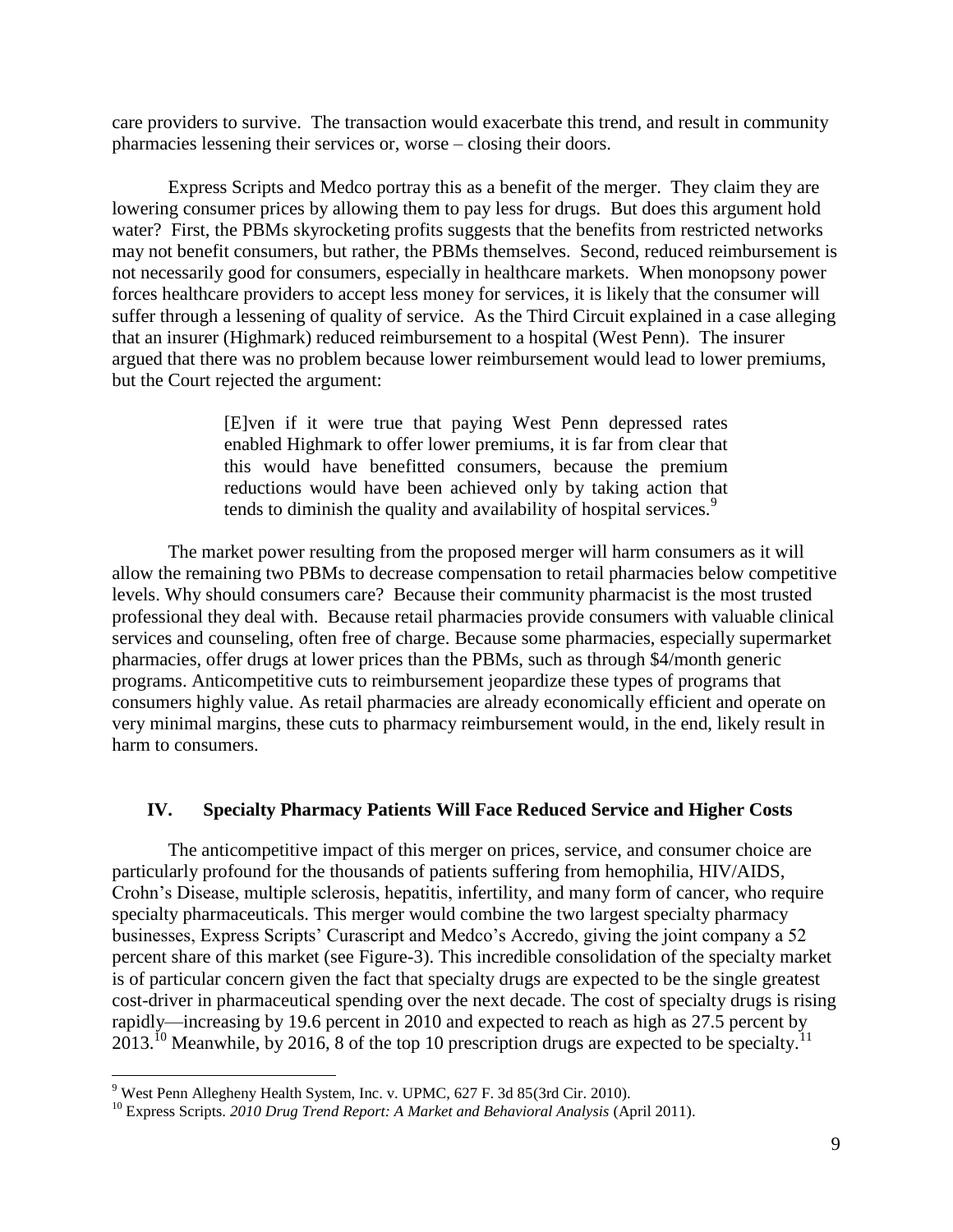Specialty pharmacies manage the highly-expensive and very complex treatments for the most intricate and serious illnesses. The service they provide is both distinct and significant from other retail pharmacies. Beyond merely dispensing drugs, specialty pharmacies help administer complex treatments, assist physicians in monitoring patient therapy, and play an important role in medication compliance and improved health outcomes. Specialty pharmacies educate patients on effective utilization, monitor side effects, and partner with physicians to identify ineffective medications and recommend treatment changes. Specialty pharmacies play an active role in providing continuity of patient care to ensure that costs are minimized and health outcomes improve.



#### **Figure- 3**

 $\overline{a}$ 

The ownership of specialty pharmacies creates the conflict of interest problem described earlier. At times, these PBMs have used their market clout to extract exclusivity arrangements from manufacturers significantly increasing the price of drugs. Take the case of H.P. Acthar Gel, a drug for severe epilepsy whose price jumped from \$1,600 a vial to \$23,000 after Express Scripts was named the sole distributor.  $\frac{12}{12}$  These PBMs have also created exclusive specialty networks to prevent retail pharmacies in their network from dispensing specialty drugs. Express Scripts and Medco in particular steer plan participants towards their captive specialty pharmacy (which in turn forces the plan participants to use the PBM's captive mail order facility).

<sup>&</sup>lt;sup>11</sup> Medco Health Solutions. *2011 Drug Trend Report.* (2011).

<sup>&</sup>lt;sup>12</sup> Freudenheim, Milt. "The Middleman's Markup." *The New York Times* (April 19, 2008).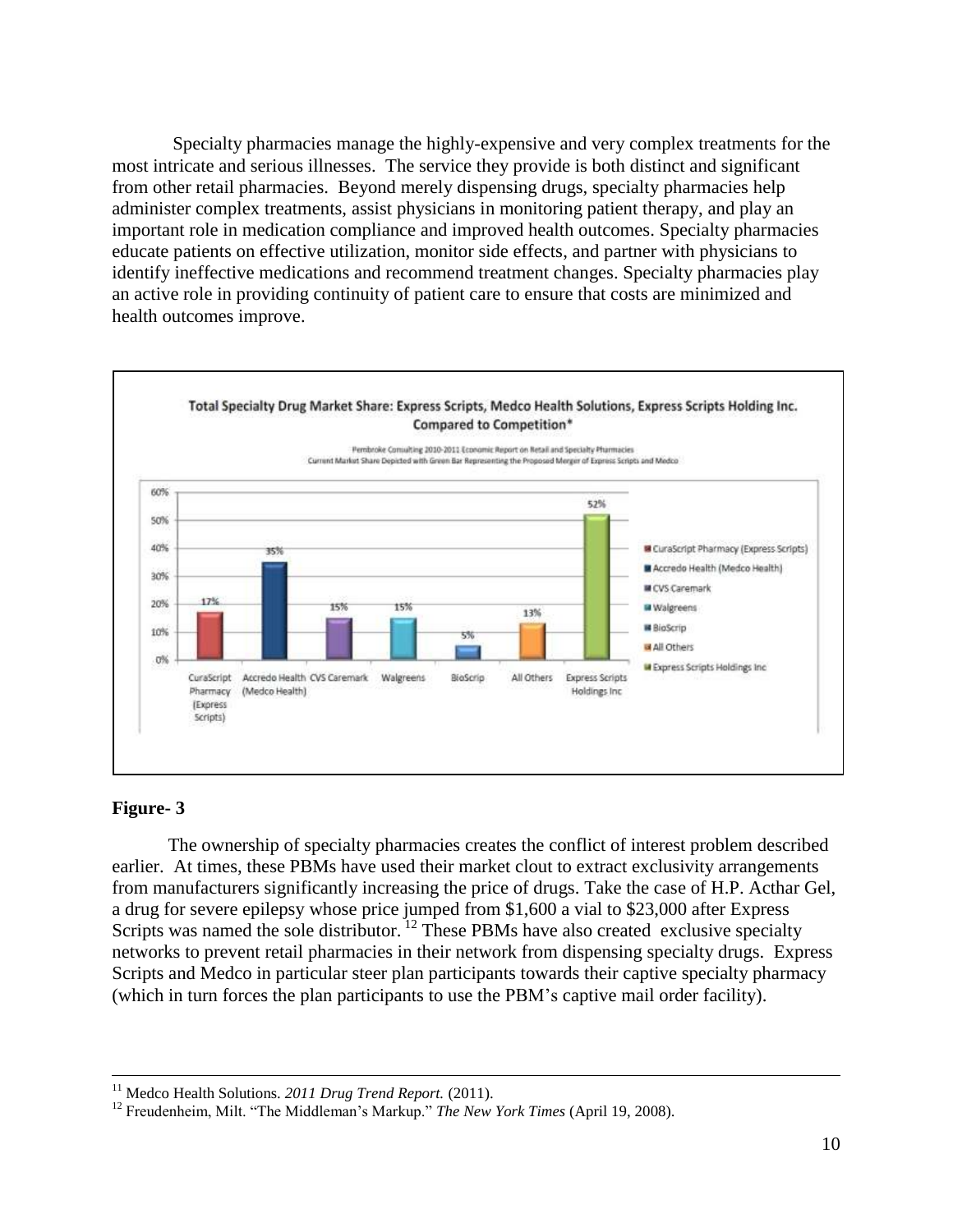Restrictive networks and steering practices rob consumers of the choice to use their preferred pharmacy and method of distribution; and—with this important rivalry gone– consumers also miss out on the benefits of vigorous competition including lower prices and improved service. These restrictive networks deny patients a choice in provider and, given the high-touch nature of services in this area, this choice is highly valued by many consumers. As both Express Scripts and Medco control sizable specialty pharmacy operations, their combination necessarily presents potential harm to consumers that depend on the high-cost products and services that are of great, and even life-altering, significance to patients in the specialty drug market.

Restricting networks can also lead to disruptions in the continuum of care which degrade health outcomes and increase healthcare costs. Patients on specialty drugs often require regular contact and counseling from their pharmacist (who is often assisted by a nurse). For many disease states, the pharmacist and nurse regularly contact the patient to make sure the drug is properly administered, taken on time, and the drug is working effectively. Disrupting this patient-provider relationship in complex and expensive treatment of very sensitive health conditions imposes significant harm to both the consumer and the health plan. Many patients have been harmed by inadequate care from these restrictive pharmacy networks<sup>13</sup> and that has led patient advocacy groups, such as the Hemophilia Federation of America, to publicly oppose such network designs. $14$ 

With even greater dominance in the upstream PBM market, a merged Express Scripts-Medco will have an increased incentive and ability to engage in this anticompetitive practice of restricting networks and forcing patients to their own specialty businesses. These restrictive networks, likely to increase post-merger, threaten to restrict patient choice, lead to disruptions in care, increase specialty drug prices, and limit patient's access to critical medications.

## **V. Efficiencies Do Not Outweigh the Potential Harm to Consumers**

Express Scripts' and Medco's proffered efficiencies do not pass antitrust scrutiny, and certainly do not satisfy the burden of outweighing the above-described anticompetitive effects of the transaction. Antitrust law only recognizes efficiencies that are cognizable, verifiable, and merger-specific. The Merger Guidelines provide that "efficiency claims will not be considered if they are vague, speculative, or otherwise cannot be verified by a reasonable means" and ―cognizable efficiencies are merger-specific efficiencies that have been verified and do not arise from anticompetitive reductions in output or service."<sup>15</sup> The Supreme Court has never condoned the notion that an otherwise anticompetitive merger can be legally procompetitive based solely on the efficiencies created. Although lower courts have embraced this theory, they have also noted that in cases of extreme market consolidation, such as would occur from Express Scripts' acquisition of Medco, defendants must demonstrate "proof of extraordinary efficiencies."<sup>16</sup> The

<sup>&</sup>lt;sup>13</sup> Kimes, Mina. "The decline of the specialty pharmacy." *Fortune* (October 25, 2010).

<sup>&</sup>lt;sup>14</sup> Hemophilia Federation of America. "HFA Statement of Position." http://hemophiliafed.org/old-list/single-sourceprovider.

<sup>&</sup>lt;sup>15</sup> MERGER GUIDELINES § 10.

<sup>&</sup>lt;sup>16</sup> Federal Trade Commission v. HJ Heinz Co., 246 F. 3d 708, 720 (D.C. 2001).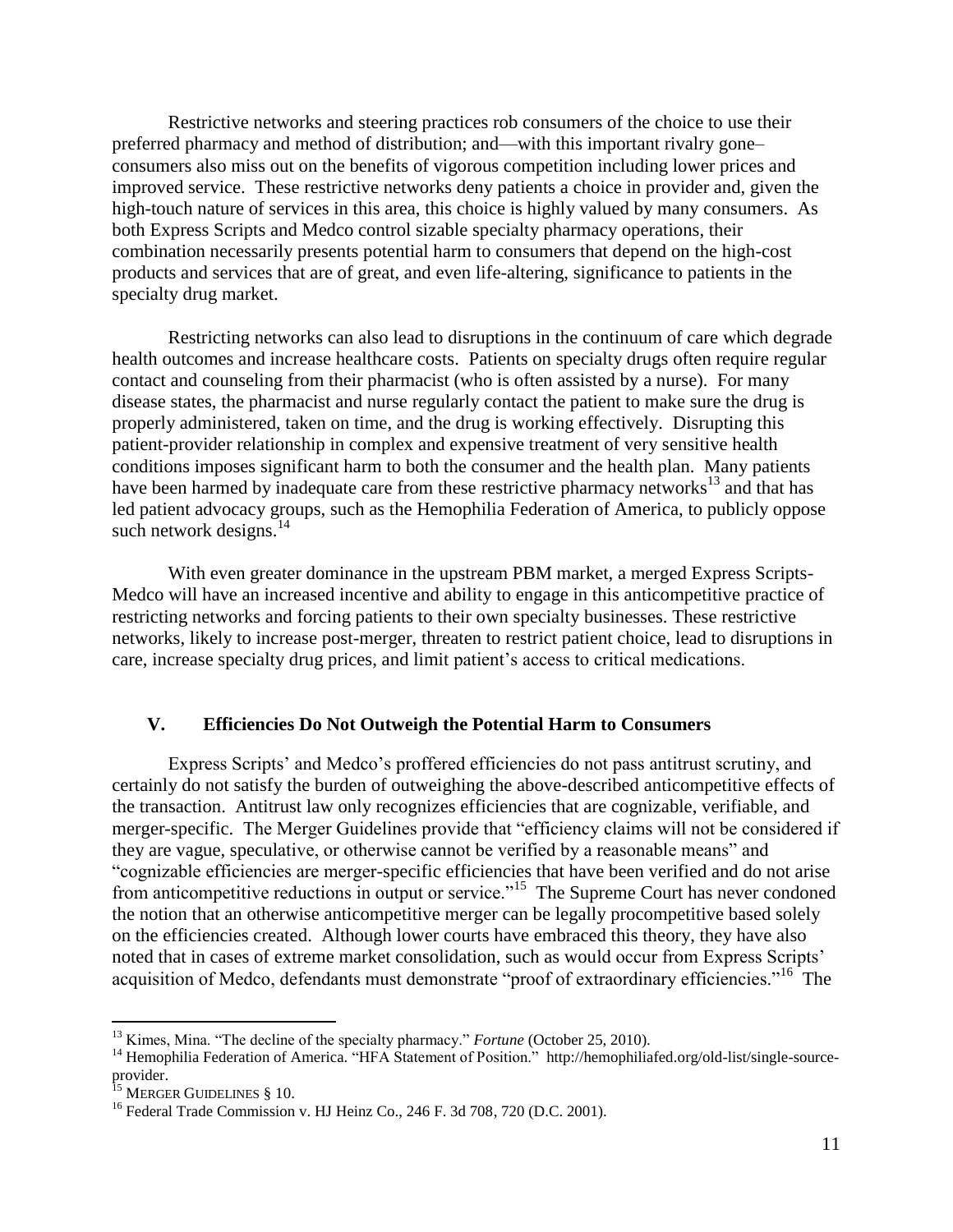Guidelines support this proposition, stating "when the potential adverse competitive effect of a merger is likely to be particularly substantial, extraordinarily great cognizable efficiencies would be necessary to prevent the merger from being anticompetitive."<sup>17</sup> Merging parties with large market shares in a constrained market have a stiff burden to overcome to survive scrutiny under the Clayton Act. The parties at hand fail to overcome this burden.

Federal Courts have already addressed the question of whether, and to what extent, the burden of demonstrating an "extraordinary" efficiency is satisfied in a merger to duopoly in which the combined firm proffers to benefit consumers through additional cost savings. In *Federal Trade Commission v. Cardinal Health, Inc*. <sup>18</sup> the Federal District Court for the District of Columbia considered whether increased buying power through the merger of national drug wholesalers constituted a cognizable efficiency sufficient to offset competitive concerns. The court concluded that the benefits did not outweigh the concerns, concluding that the savings were not likely to be passed on to consumers, and that the efficiencies were not specific to the merger. The court, in finding for the FTC, explained "much of the savings anticipated from the mergers could also be achieved through continued competition in the wholesale industry. While it must be conceded that the mergers would likely yield the cost savings more immediately, the history of the industry over the past ten years demonstrates the power of competition to lower cost structures and garner efficiencies as well."<sup>19</sup>

The efficiencies offered by the combining firms can be boiled down to two basic arguments: the merger will increase Express Scripts' buying power, and therefore enable it to better control healthcare costs; and the combined firm will be able to implement a series of clinical management programs to oversee the quality of care. Neither of these proposed efficiencies is cognizable or merger-specific.

Express Scripts' contention that it will pass on saving to consumers does not satisfy antitrust concern. The law readily recognizes that cost savings must be passed on to consumers to count as a countervailing efficiency. With only two competitors left in the market, there is no guarantee that the savings will be passed on to consumers. As noted earlier the big three PBMs are among the most profitable companies in America. Annual profits for these companies skyrocket annually, suggesting they are not passing on the savings to consumers as they say they will. Federal Courts have acknowledged the likelihood of merging parties to reap higher profits rather than sharing the savings with consumers, stating "while reducing the costs of doing business provides several advantages for the merged firm, these advantages could show up in higher profits instead of benefiting customers or competition."<sup>20</sup>

The argument that Express Scripts will harness its augmented buying power to the benefit of the consumer is not a cognizable efficiency sufficient to overcome the presumption of anticompetitive effects from the merger. Both Express Scripts and Medco already have massive buying power. Either of these firms controls enough of the market that they could unilaterally

 $17$  MERGER GUIDELINES § 10.

<sup>18</sup> 12 F.Supp.2d 34 (D.D.C. 1998).

<sup>19</sup> *Id.* at 63.

 $^{20}$  F.T.C. v. CCC Holdings, 605 F. Supp. 2d 26, 74 (D.D.C. 2009).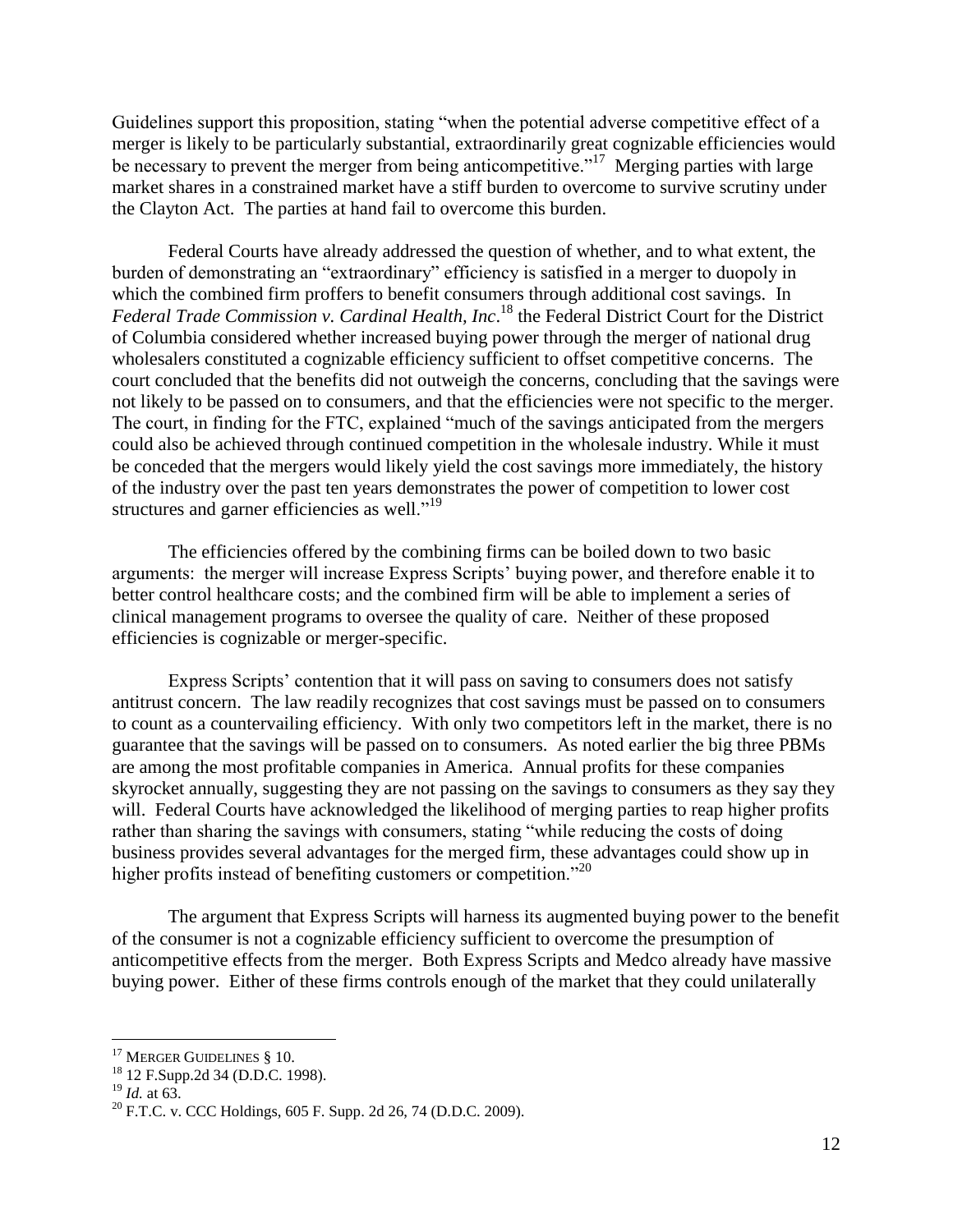seek this improved price, or could seek to improve their negotiating position through internal growth rather than merger.

The policies and programs that Express Scripts aims to implement are neither cognizable nor merger-specific. To date, Express Scripts never explained how the merger would actually facilitate the creation of these programs where they do not already exist, or why they have been unable to do so before now. With the current three-firm top tier PBM structure, competition compels these firms to invest in such programs. It is more likely that we would lose these beneficial programs, rather than gain them, after the consummation of the merger. The Merger Guidelines provide for analysis in situations in which the consumer gains a nominal benefit in price reduction, but suffers an overall loss in quality of service, providing "purported efficiency claims based on lower prices can be undermined if they rest on reductions in product quality or variety that customers value."<sup>21</sup>

# **VI. Conclusion**

By severely diminishing competition in the PBM market, the proposed merger of Express Scripts and Medco stands to impart significant harm on healthcare consumers. In the form of higher priced health plans and drugs, plan participants will bear the cost of the competition lost for large plan sponsors. As reimbursement is driven below competitive levels for pharmacies, the pharmacy access and service many consumers value will degrade. And with increased dominance, the joint-firm will continually deny patient choice by forcing consumers, including specialty patients with complex therapy needs, away from the service they trust into inferior mail order programs. The Federal Trade Commission should challenge the proposed transaction because it raises significant threats to competition and accordingly, the interests of American consumers.

 $\overline{a}$ <sup>21</sup> MERGER GUIDELINES § 10.